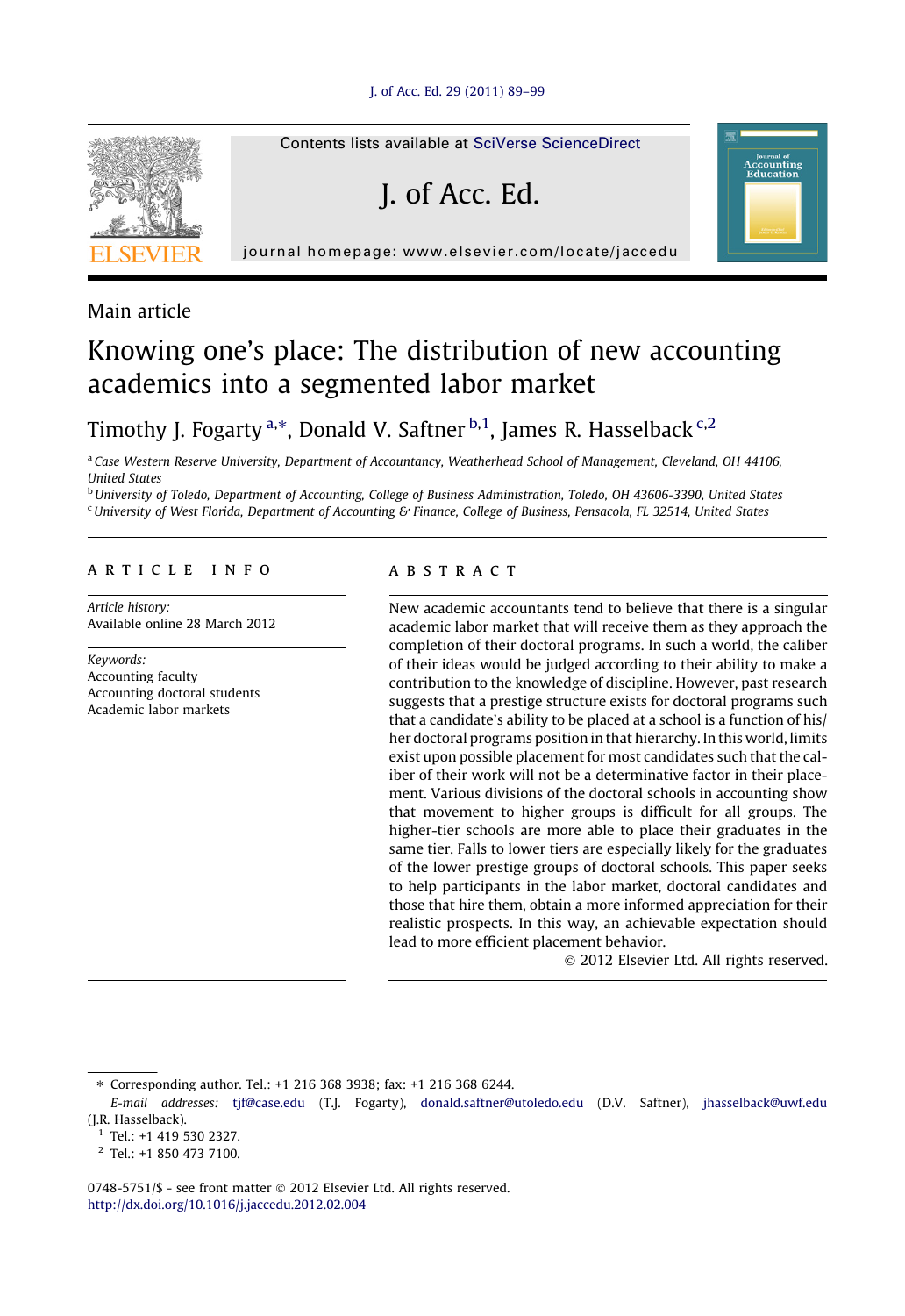#### 1. The distribution of new accounting academics: one labor market or several?

One of the greatest mysteries in academic accounting pertains to the job market for terminally qualified candidates for faculty positions. Who gets offers at what school seems to be related to a large variety of factors, only some of which relate to the attributes of the specific candidates. Understanding market structure is important so that unrealistic expectations do not lead to inefficient behavior and diminished enthusiasm to join the community. How the labor market works is also important to all of those involved in the process of recruiting new faculty and helping place them in suitable academic appointments.

At first glance, progress in this area would seem to depend upon the views of market participants and therefore would seem to call for the solicitation of their opinions. In fact, this type of work has a legacy and continues to be done ([Ostrowski, 1986; Hunt, Eaton, & Reinstein, 2009\)](#page--1-0). However, such methods are incapable of exposing the nature of opportunities that are presented. How individuals pick among their choices does not reveal why such alternatives exist, and why others have a different set from which they select. A turn toward the archival record of successful placements is needed if the patterns of possibility are to be revealed.

The limited work that has been done on the labor market for academic accountants suggests that some divisions among doctoral schools might provide incremental understanding. However, all of this work relates to placements made long ago, and therefore might not be descriptive of current realities. Much has transpired in the accounting discipline in the last two decades. For example, doctoral student production has not been able to keep pace with the rates observed during the 1980s. Demand for the available candidates, although subject to some down years, has remained strong. As a result of these trends, starting compensation packages have escalated considerably. New doctoral programs have started and some established ones have become inactive. All these reasons, as well as others, suggest that a description of placement possibilities may have changed in material ways.

This paper proposes that the placement of a doctoral student is indicative of a structured relationship of institutional prestige. If it is generally true that schools recruit assistant professors from schools that they respect and admire, a status hierarchy can be said to exist that describes the possibilities of placement. Using the entire population of placements from 1970 to 2009, this research groups doctoral programs into tiers that make the existence of multiple placement markets manifest. The analysis indicates that the tiers that are created make visible the placement patterns that suggest varying institutional ability to preserve graduates in their tier, or to result in the lower-level placement of graduates.

The remainder of this paper is organized into four subsequent sections. The first section reviews the most relevant literature. This effort is not done for the purpose of stating hypotheses but instead to illustrate the consistency of this paper's description of the labor market with previous studies. A second section describes the methodology. The third section contains the results. The final section discusses the findings, identifies limitations, and provides ideas for future research.

#### 2. A limited literature review

When [McGee \(1971\)](#page--1-0) asserted that it was impossible to underestimate the importance of institutional prestige as a force in the academy, no study of this element had been performed for academic accounting. Although much has changed in this discipline since that time, the proposition that all schools are not equal has become more recognized in its many permutations. The placement of doctoral students represents perhaps the clearest opportunity to view the operation of this social variable.

Early studies of personnel movements began to recognize the existence of a select group of schools. [Nikolai and Bazley \(1977\)](#page--1-0) and [Bazley and Nikolai \(1975\)](#page--1-0) nominate a set of 20 schools that appeared to swap personnel. These studies were limited by the *ad hoc* nature of the identification of the group of schools, and by the fact that personnel exchanges were only considered in the binary fashion that distinguished the in-group and out-group movements of new faculty.

[Fogarty and Saftner \(1993\)](#page--1-0) extended the placement analysis to all doctoral programs in the accounting discipline by reasoning that the elite-versus-others view was an unnecessarily primitive conception. Clearly, non-elites did not perceive themselves to be in an undifferentiated second class. More likely, non-elite schools understood their prestige to be better than some schools and not as